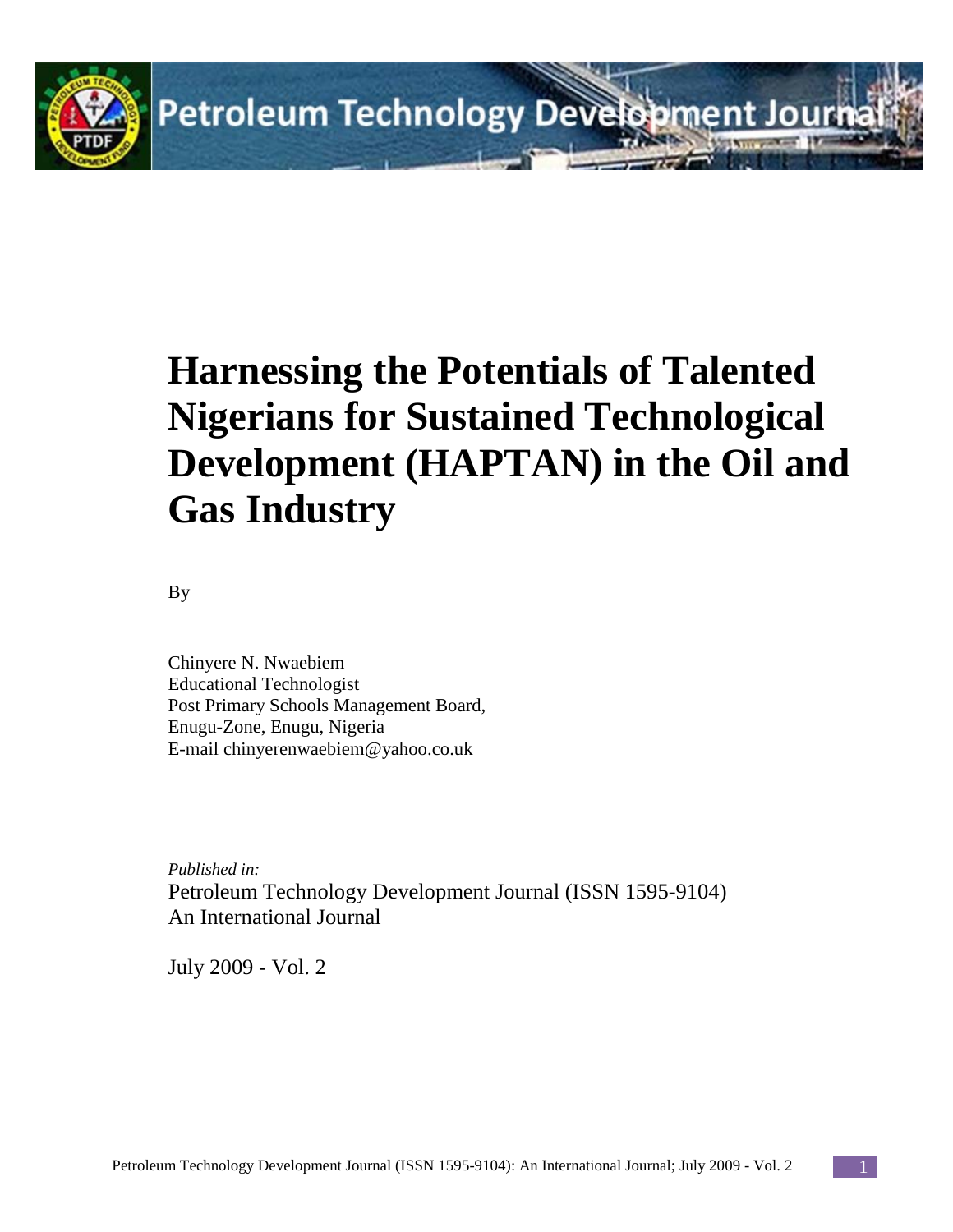### *Abstract*

*This article examines the possibility of harnessing and developing the abundant human and natural resources for a technology-driven Nigeria. It seeks to highlight the creative ingenuity of budding Nigerian talented technicians, crafts-men, trades-men and the typical Nigerian engineers, from all nooks and crannies of the nation, to train and harness their potentials for the technological advancement of the nation. It suggests a well established, and managed all-in machine production and fabrication technology villages in various parts of the nation. Employment of systems approach to curriculum planning for schools is suggested. It advocates the introduction of arts and crafts as teaching subjects at pre-school, primary and post-primary schools levels of education. It suggests a paradigm shift from the use of untrained to trained teachers/instructors with good enough*  background in principles and practice of education, for enhancement of learning. It will list some of *the objectives derivable from harnessing the Potentials of Talented Nigerians for the Oil and Gas Industry (HAPTAN). Finally, it advocates the support and commitment of the Federal Government of Nigeria (FGN) for a success implementation of the programme.*

### **Introduction**

The world is fast shrinking into a global village and only the technologically advanced nations can compete in the global and local market. Nigeria is about 49 years old as an independent nation, and is yet to join the league of the technologically advanced nations in spite of her rich human and material resources. This is largely attributed to her abandonment of agriculture which was her mainstay before her discovery of crude oil in the nineteen-fifties. The discovery of crude oil and its attendant oil boom in the nineteen sixties to nineteen eighties diverted the nation's attention to Oil and Gas (O&G) as it became her largest foreign exchange earner. It accounts for over 70 percent of her foreign exchange and 85 percent of total government expenditure. Till date, the nation has been unable to translate her abundant human and natural resources to home-grown technological knowhow for a competitive edge in the global scene.

Consequently, almost all the human and material resources needed for exploration and exploitation of crude oil is imported, with the resultant huge foreign exchange expenditure. The Nigerian Content Development (NCD) policy was put in place in response to the need for Nigerians to become full partakers in their God given human and natural resources. The policy is targeted at vigorous implementation of the policy for drastic reduction of importation of human and material resources for utilization in that sector of the economy. This will fast track the development of her industries and reposition her for global challenges and competitive advantage in the oil industry, because she lacks the calibre of human capital required for the survival of that sector of the economy.

For any meaningful industrial and national growth, Human Capital (HC) which is the soft compliments of the production process, the tacit and explicit human assets that coordinate and add value through the processes of human resource framework<sup>[1](#page-1-0)</sup> is required. Efforts at technology transfer have almost eluded the nation because such has not been truly 'Nigerianised'. There is therefore, a dire need to harness or utilize the source of power, and develop the potentials and talents, which is the innate mental and artistic aptitude<sup>[2](#page-1-1)</sup>, of her human resource for industrial and national development through training. In an annual conference organized by Petro-Conference in Warri, October 2003, it was observed that countries like Malaysia, Venezuela, Brazil, Indonesia and

#### Petroleum Technology Development Journal (ISSN 1595-9104): An International Journal; July 2009 - Vol. 2 2

<span id="page-1-0"></span> <sup>1</sup> Rabiu, M. (2004) "Challenges of Promoting Learning and Performance in Exploration and Production Industry". A paper presented at the Learning and Development Stakeholders forum. Warri

<span id="page-1-1"></span><sup>&</sup>lt;sup>2</sup> Webster's New World Dictionary (1995) New Delhi: Oxford and IBH Publishing Company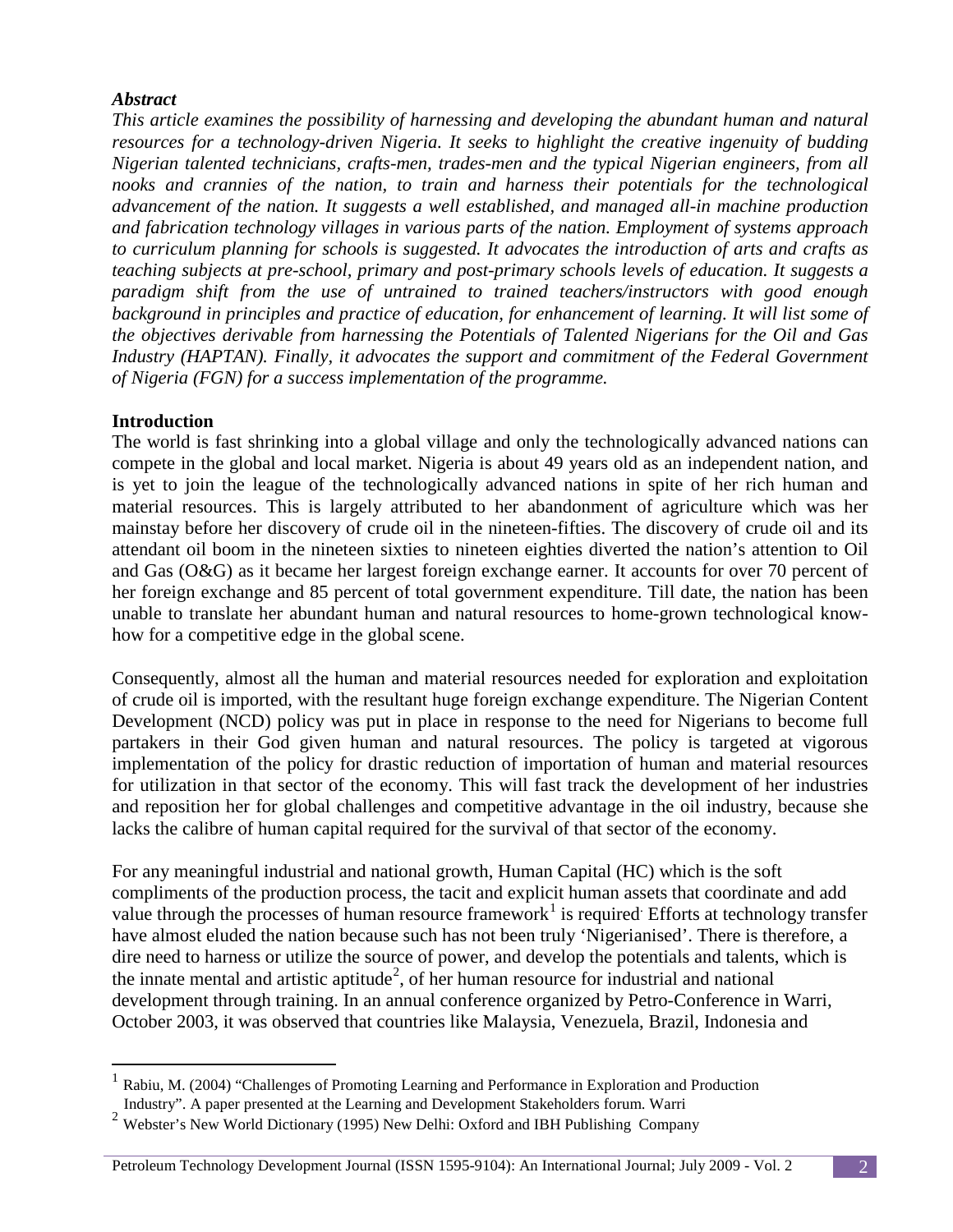Norway contribute as high as between 45 percent and 75 percent in local content goods and services to their industry, whereas Nigeria's contribution has remained as low as 5 percent<sup>3</sup>.

Countries like Japan, China, Korea, Taiwan and other developing nations compete with Britain and America today because they embraced true technological development, laced with unreserved commitment to succeed by her industries, dogged political will of their leaders and the patriotism of her nationals. Today, they are rated among industrialized nations of the world. It is therefore imperative that the goals of the government, academia and industry be synergized towards achieving the NCD policy<sup>[4](#page-2-1)</sup>. This will bridge the ever yawning gap (due to global economic demands) between her available and required stock of HC especially in that sector of the economy. Only then will at least, 90 percent domestication of major jobs executed, and materials used in that sector of the economy will be possible.

Nigeria is endowed with highly creative and talented people yearning for attention. These have remained unsung and unnoticed, to the nation's peril. Little or no emphasis is placed on the development of the potentials of her human and material resources which is the existing but not fully developed or exploited source of wealth<sup>[5](#page-2-2)</sup>. Regrettably, the FGN and most of the key players in the oil industry hardly recognize the inevitability of training as a panacea for industrial and national growth.

In recent times, their attention has been turned to talent hunt for footballers, and for, exportation of music, fashion, entertainment, arts and crafts for which they earn "peanuts" in foreign exchange. Little attention is paid to actual training and manpower development programmes, particularly for the O&G sector which accounts for her largest source of income. This explains why multinational oil companies have continually controlled that all important aspect of the economy to the detriment of the nation. She is therefore rated one of the twenty poorest nations of the world.

Although the importance of training for sustained national development can never be over-stressed, studies have shown that where it exists, it is the first to get the boot in times of economic crunch.

The Nigerian policy on Industrial Training Fund (ITF) came into being in with decree no 47 of 1970-1971. It articulates the manpower training scheme related to the needs of the Nigeria economy. Part of the objectives of the scheme on manpower development and utilization were:

- 1. To reduce the proportion of expatriate quota in employment and
- 2. To meet the manpower requirement for a successful implementation of the plan and an optimum development of the plan as a whole<sup>[6](#page-2-3)</sup>.

ITF is basically meant to provide training for persons employed in industry and commerce. Another FGN owned manpower development establishment is The Petroleum Training Institute (PTI) Effurun, Delta State, charged with manpower development in the Oil and Gas sector. Established by

<span id="page-2-0"></span> $^3$  Proceedings of 2003 Annual National Conference of Petrosearch PTI Warri.

<span id="page-2-1"></span><sup>4</sup> Amachree, S. M. O " Strategy for successful Implementation of the local content Development strategy in the Nigerian oil and gas Industry:" Collaboration of business, Education and Government. (2006)Vol.3

<span id="page-2-2"></span>No. 2 PTJ.<br>5 Hargen per (2001) " Norway's Experience in Developing Local Content" National Workshop on Improvement of Local Content. Abuja-Lagos

<span id="page-2-3"></span><sup>6</sup> ITF. (1989) "Essential Foundation for Economic and Industrial Development in Nigeria, Conference Proceedings". ITF official gazette Part A 1. 2 ITF Publications Jos.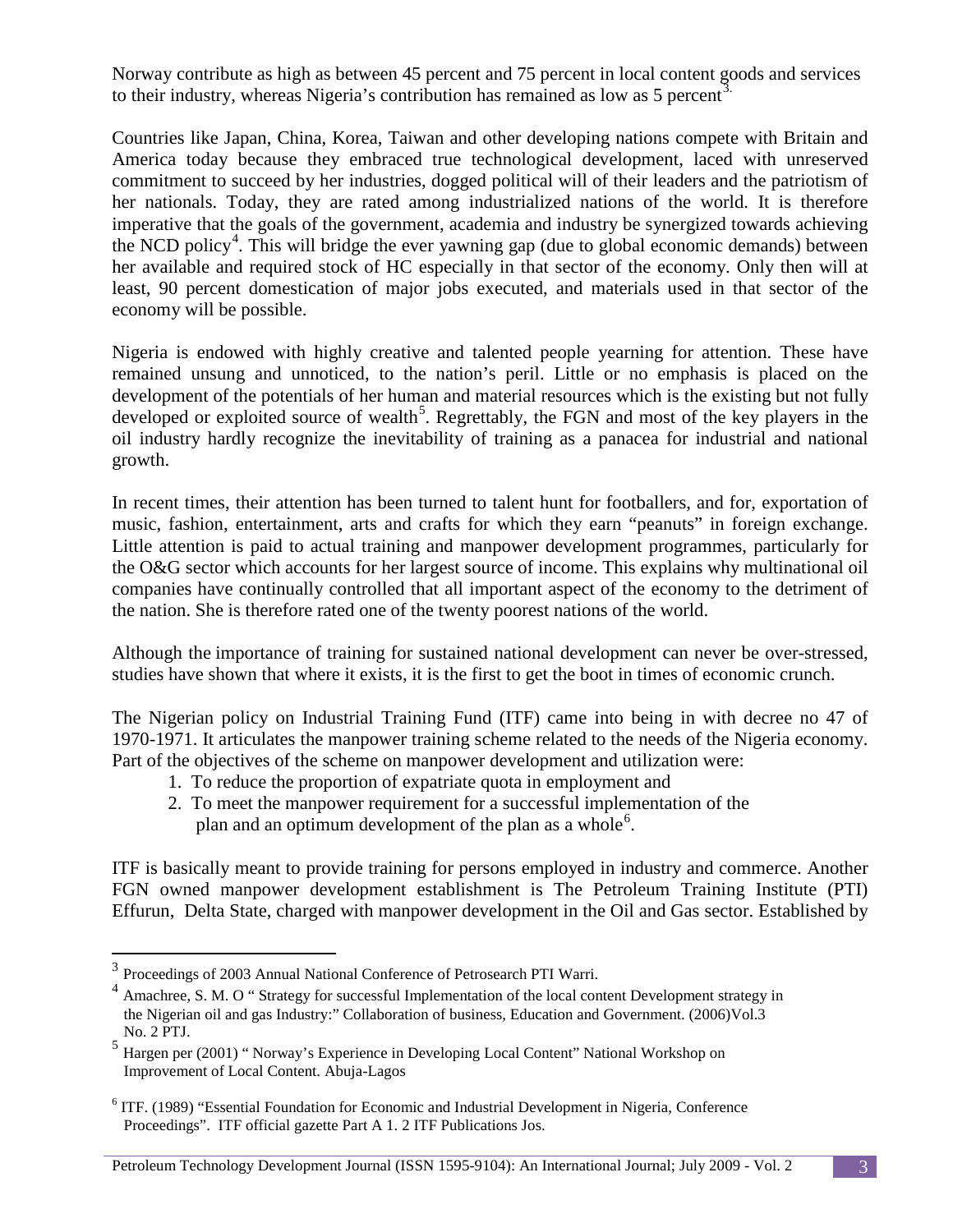decree no 37 of 1972 and amended by Decree No 57 of 1975. Part of the objectives of the institution is to provide courses of instruction, and research in oil technology; to provide technicians and such skilled personnel normally required for oil production; arrange courses conferences, seminars related to the field of learning in oil and  $\text{gas}^7$  $\text{gas}^7$ .

These establishments are designed to train persons employed in industry and commerce as with ITF and the training of young Nigerians as semi-skilled manpower for placement in the O&G industry as with PTI. How much of these objectives have been achieved? In spite of the huge expenditure on the above named federal government establishments among others, Nigeria is still heavily saddled with the challenge of gross lack and dearth of human capital to man her natural resources. Inclusion of the members of the grassroots whose natural endowments could be harnessed as supplement to the products of ITF, PTI and graduates of her higher institutions is advocated. If the potentials of this calibre of independent but talented technicians and persons (be they illiterate, semi-illiterate or literate Nigerians engineers and graduates of other fields of endeavours) who demonstrate the much needed talents in arts, crafts, and technical fields to enable them function in industry and commerce is harnessed, the dream of NCD would be actualized.

The advocacy for NCD policy for economic development by FGN is a very welcome development. However, fabrication of machines, machine parts, tools etc. needed to move the country forward have been ongoing. The recognition of the effort of the talented engineers, technicians, artisans, trades-men, crafts-men who produce these locally made wares at road sides and shanty workshops is still absent. Many such individuals have made endless efforts at getting financial support and encouragement from the powers that be, to no avail. They therefore become disillusioned, discouraged, disenfranchised and defeated. They either resort to less profitable ventures or join the larger-than-life band wagon of the unemployed job seekers. Worse still, they resort to crimes, a situation that would have been mitigated, if the FGN had harnessed their talents to the nation's benefit.

## **The need for Training**

The globe has become highly technology-driven; nations who must tag along must embrace regular training and retraining of her manpower to make a difference. This has become necessary as the shelf-life of skills and knowledge needed for competitive advantage in the global market is getting increasingly shorter. Training should therefore be regularly provided to equip the workforce with necessary skills and competencies required to remain viable, attractive and competitive. It should be job, individual and organization oriented. It should also suit the characteristics of the trainees for the attainment of desired objectives. Needs analysis, needs assessment should precede objective formulation, design of instruction, development, implementation and evaluation of same. The management of the feedback from evaluation of training determines the success or failure of the entire exercise. The abundant information provided by the internet must also be brought to bear. Computer training is therefore imperative to facilitate the attainment of training objectives .

## **Who should be trained?**

Talented technicians, tradesmen, craftsmen, artisans and individuals who have contributed to national development through dint of hard work by locally fabricating machines and tools (on there own) for industrial use. Nigerian Engineers will form part of the target group for this article because the training received by them from the Nigerian tertiary institutions is basically theoretical and insufficient to impact

<span id="page-3-0"></span> <sup>7</sup> PTI Act 1972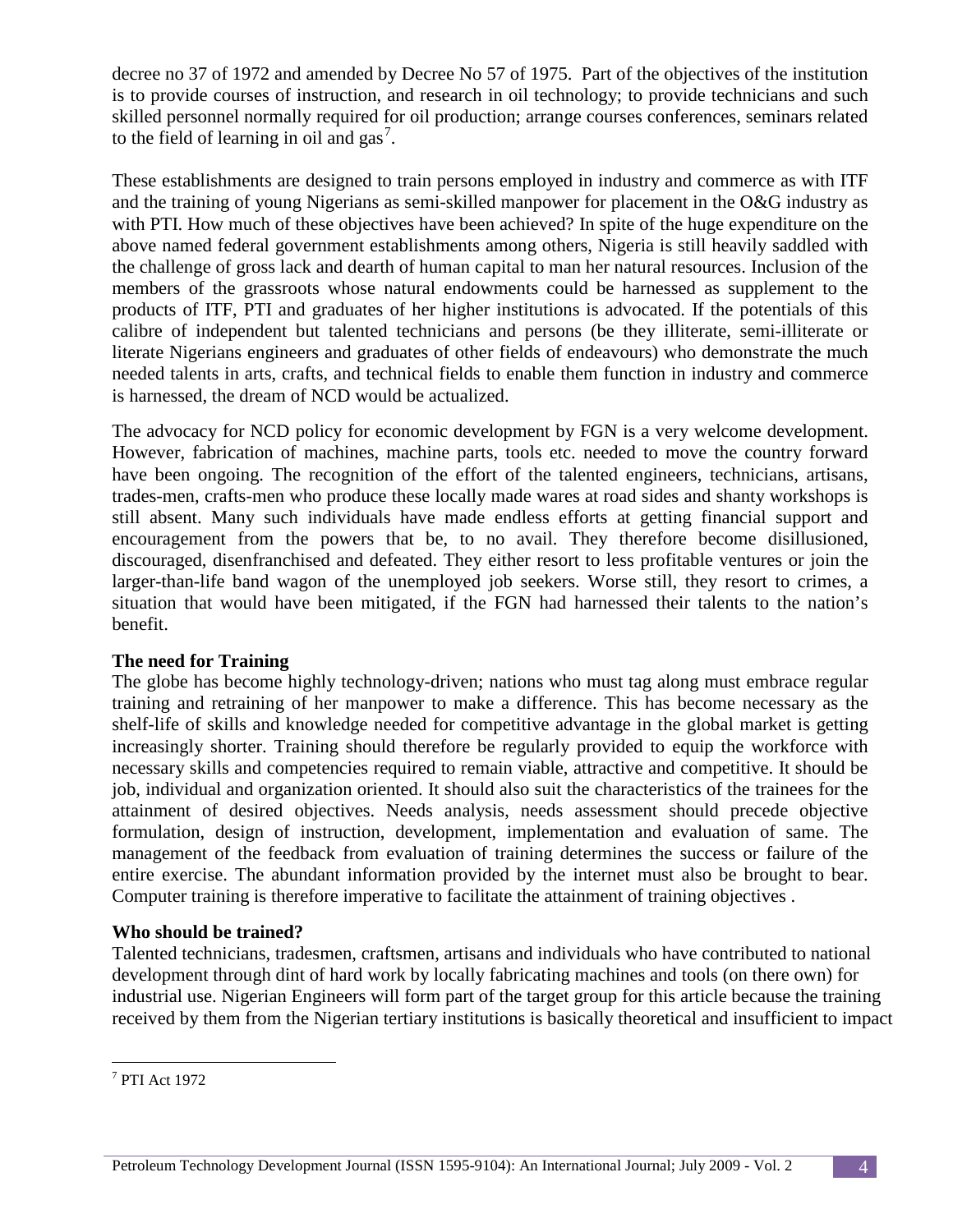the qualities and skills expected of them. Additional training for skills acquisition, creativity, communication, human and material management is needed for them to fully contribute to industrial development in Nigeria.

Such Nigerians are scattered in various parts of Nigeria. For instance, Wheel barrows are produced by such people along Miliken-Hill Road, Aria Market Enugu. At the Tinkers Shed Coal-camp Enugu all forms of motor parts that sometimes far outlive the imported ones are fabricated. The Nnewi industrial village, Nkpor and Obosi motor parts in Anambra State are eloquent testimonies of what could be locally produced in Nigeria. The Aba technology village, Nnentu spare parts village Aba, shoes, bags, ready-made wears, fine and solid canopies etc are also produced in Aba, Abia State. The spare parts market in Lagos, Lagos State, to mention but a few. Motor spare parts of all brands of vehicles and trucks, Garri grating and grinding machines of all sizes and shapes, spare parts for printing machines, baking ovens of all sizes, gas and kerosene cookers, bodies of vehicles just name it. Some are even produced while you wait. All these are produced with 100 percent local (Nigerian) materials. Some of these young men and women display of forms of their creative fabrications at Trade-fairs within and outside Nigeria, these too are never taken cognizance of by ministries of industry and other stakeholders. So, like others, they also get "missing in action". The fabrication of machines and tools by students of Government Technical College (GTC) Enugu will convince any "doubting Thomas". Such schools abound unnoticed in other states of Nigeria.

#### **Nigerian Graduate Engineers**

A typical Nigerian engineer is expected to be provided with skills that will build in him, creative, imaginative, initiative, communication human and material management abilities<sup>[8](#page-4-0)</sup>. This has not been the case because their training has been based on the theoretical aspect of the field. Consequently, these graduates can neither appreciate, install, operate nor maintain the sophisticated machines that are constantly imported for use in the country. This crop of Nigerian graduates will form part of HAPTAN. There's will however be intensive skills acquisition training programme for capacity building, to enable them contribute to national building as expected. Huge expenditure in foreign exchange is made to retrain them abroad (by multi-national oil and gas companies) so they can function optimally; this amounts to colossal waste of fund. Worse still, the nation suffers brain-drain whereby talented Nigerians graduates and even non-graduates alike seek greener pastures abroad where their creativity and innovative tendencies count.

## **Consequences of Brain Drain on the Nigerian Economy**

The country suffers brain-drain in all fields of endeavour as a result of her disregard for HC development. This anomaly accounts for why all Nigerian refineries, motor manufacturing companies in fact almost 90percent of huge government and private investments have been moribund for years now. The FGN is the culprit in the matter, for lack of political will, commitment and inability to properly fund and equip schools for adequate and appropriate educational development of her citizenry at all levels. The need

brace up to the glaring challenges, the realities of human capital development and related critical matters if we must achieve the Millennium Development Goals (MDG) by the year 2020.

#### **Mobilisation of trainees**

The need for the FGN to direct most of her hunts at fishing for men and women in whose hands the fate of the country lie as regards technological advancement, especially in the face of present global

<span id="page-4-0"></span> <sup>8</sup> Oboho, E. O. Training of Engineers in Nigerian Tertiary Institutions: Petroleum Training Journal, (2001) Vol.1. No 1. PTJ 44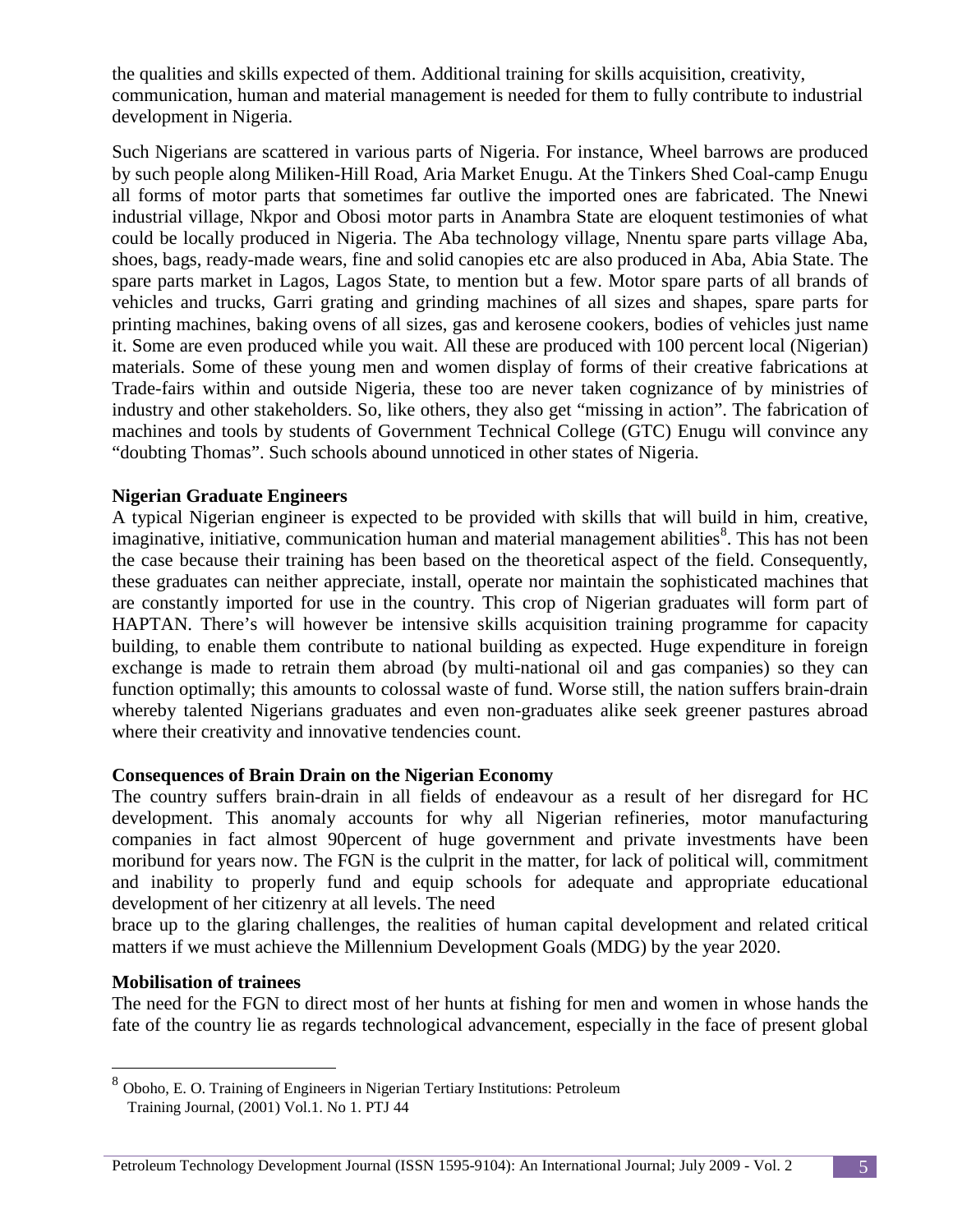economic melt-down, can never be overstressed. Proper identification of would be participants of HAPTAN is critical to the success of the programme, they may then be screened and tested for a given period on the basis of required skills, abilities and attitude and aptitudes as prerequisite for enrolment into HAPTAN. This will eliminate those who may not be favourably disposed to the programme. Obviously, it must not be an all comers affair, lest it fails. They will be grouped according to their innovativeness and creative tendencies.

Training workshops will be established in designated locations in the country, for various skills depending on the availability of raw materials and machines expected to be fabricated for use at such locations. Training is then provided on the basis of specific skills required for fabrication in full fledged training outfits duly equipped for actual training. The benefits of such ventures may not be manifest in the short-run but, over years, if properly managed and supervised; a true industrial revolution with the potentials for transforming Nigeria into an industrialised nation will emerge.

### **Expected Functions OF HAPTAN**

Having identified and mobilized the HAPTAN participants from desired fields of local technological endeavours, they may be organized for training according to skill's cluster. They will be formally trained by master trainers in their areas of interest or skills required by HAPTAN managers. This programme will differ from the skills provided for National Development of Entrepreneurs (NDE) scheme. While NDE is for the individual's entrepreneurship training, HAPTAN will be basically for possible employees of the FGN for the O&G sector and other relevant sectors of the economy. These skills will be provided through, induction courses, brainstorming, lectures, background knowledge/skills probe, demonstrations, case studies, field trips, hands-on skills, coaching, mentoring etc. The training will afford the participants the skills needed to improve their skills in machine production. They will be expected to study, operate, analyse, dismantle, and produce both simple and sophisticated imported machines and tools needed in the Nigerian commerce and industry with local (Nigerian) materials. This will further improve their innovative and creative tendencies for the production of Nigerian made machines and tools.

The machines so produced will be trial tested, modified, improved, fine-tuned, used over time to ensure conformity with foreign standards. If conformity is attained, prototypes will be produced and packaged for use. The products may be sold in local and foreign markets as additional source of foreign exchange to the Nigerian economy. The success of the programme will determine the extent to which Nigeria can de-emphasizes her dependence on foreign multinational companies in crude oil exploitation and production.

## **HAPTAN Curriculum**

The training curriculum will be a synergy of all the intra and extra curricular activities needed to achieve the desired change in behaviour of the trainee. It will be able to solve the identified individual, societal and national problems. It must be trainee oriented such that it considers the age, educational background, language, beliefs, attitudes, instincts and idiosyncrasies of the trainees. It will have both general knowledge and specific skills training component. The theoretical, process and product aspect of the curriculum must be explicit. It must be fluid, that is, it would be regularly revised and re-evaluated to conform to the changing global technological climate. It must be proactive, generative and reactive (if need be) until the products meet international standards. In essence, a systems approach to curriculum design must be applied to ensure efficient and effective implementation and evaluation of the programme, as follows:

Step 1: Diagnosis of needs

Step 2: Formulation of objectives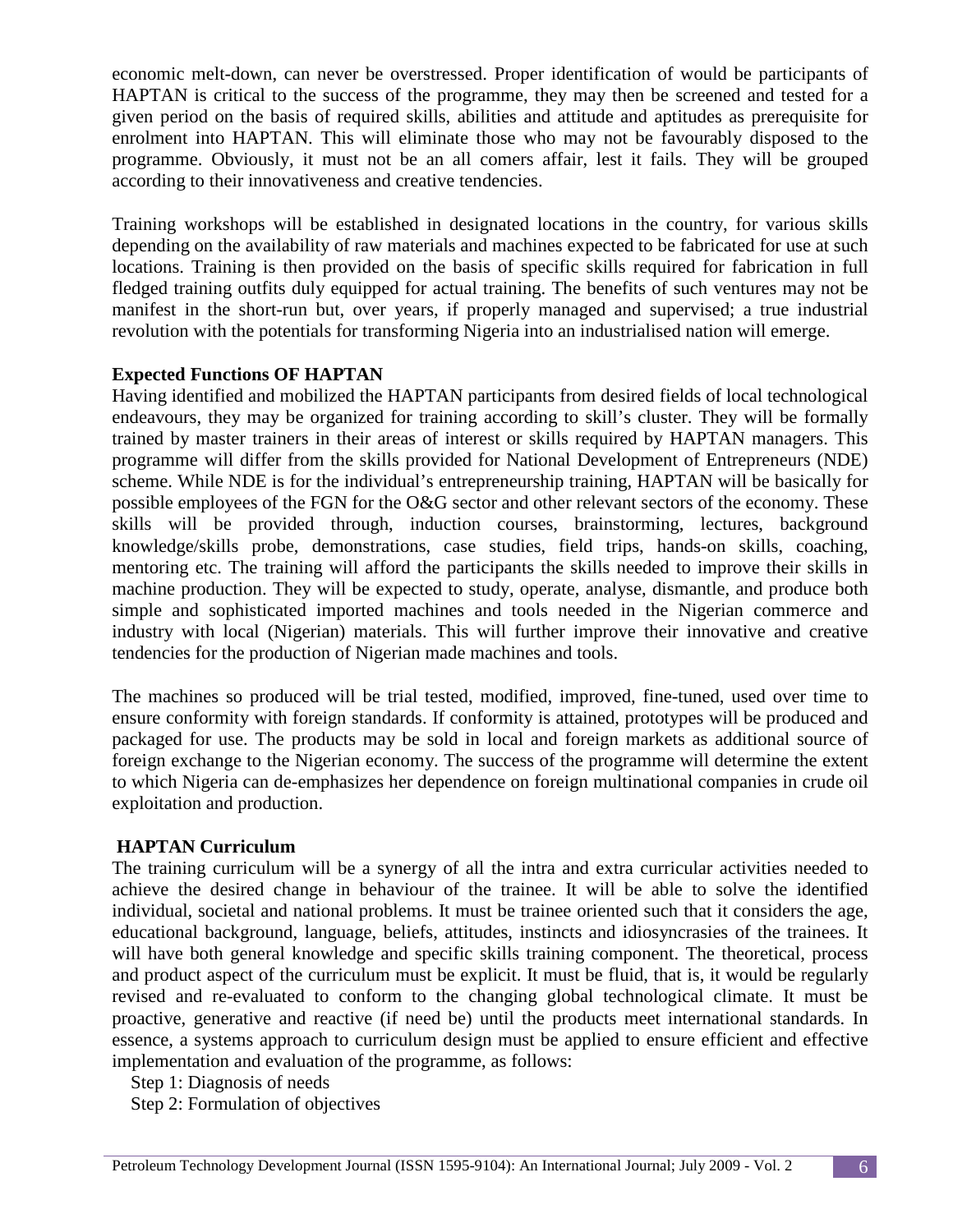Step 3: Selection of content Step 4: Organisation of content Step 5: Selection of learning experiences Step 6: Organisation of learning experiences Step 7: Determination of what to evaluate and how

### **Teachers and Instructors with Background in Education**

The use of subject matter experts, graduates in business studies and the pure sciences as instructors in training institutions is a regular feature in the Nigerian training institutions. A paradigm shift from the above to hire of instructors with strong bias in the principles and practice of education holds great promise for HAPTAN and HC development in Nigeria. Whereas trained teachers are the custodians of what it takes to provide efficient and effective instruction for skills, knowledge, character and abilities at all levels of learning, studies have shown that they are seldom considered for such jobs. This contributes to the inability or difficulties encountered by trainees to transfer knowledge and skills so acquired to the workplace. If HAPTAN must succeed, there is need to train instructors with educational background in the skills required for the programme or equip the instructors with relevant skills, and adequate training and re-training in principles and practice of education, needed to deliver the goods.

## **Objectives of HAPTAN**

HAPTAN will achieve the following objectives:

- 1. Identify hidden talents
- 2 Provide education and skills acquisition training for select Nigerians
- 3. Reduce unemployment
- 4. Enhance local technology
- 5. Export Nigerian technology
- 6. Reduce foreign expenditure for procurement of machines and tools
- 7. Reduce trade imbalance between Nigeria and the developed nations
- 8**.** Indigenise the nation's oil, gas and other sectors of the economy
- 9. Check brain drain and it effects on the nation's economy among others.

#### **Training Environment**

Strictly speaking, the amount of comfort provided in a learning environment is an index of the quality of learning that can take place there. A good physical environment for learning should integrate the physical, psychological and physiological consideration of the learner in addition to providing opportunity for multi-sensory learning and positive

social interactions<sup>[9](#page-6-0)</sup>.

The following physical conditions will enhance learning; flexibility, spacing, isolation and beauty. The suggested psychological environments for effective training include; motivation aptitude, presentation, repetition, practice, and reinforcement and the physiological environment include; light control, ventilation, heating, acoustics

colours and wall design.

Establishment of the training institutions must be complete with administrative offices, classrooms, learning resource centres, training workshops, simulation centres, multi-purpose hall, instructional

<span id="page-6-0"></span><sup>&</sup>lt;sup>9</sup> Eze. U. N "The Nigerian Learning Environment": A Hindrance to the introduction of the New Information Technologies in Schools. (2002) International Journal of Arts and Technology Education. Vol. 2, No.1.p.44